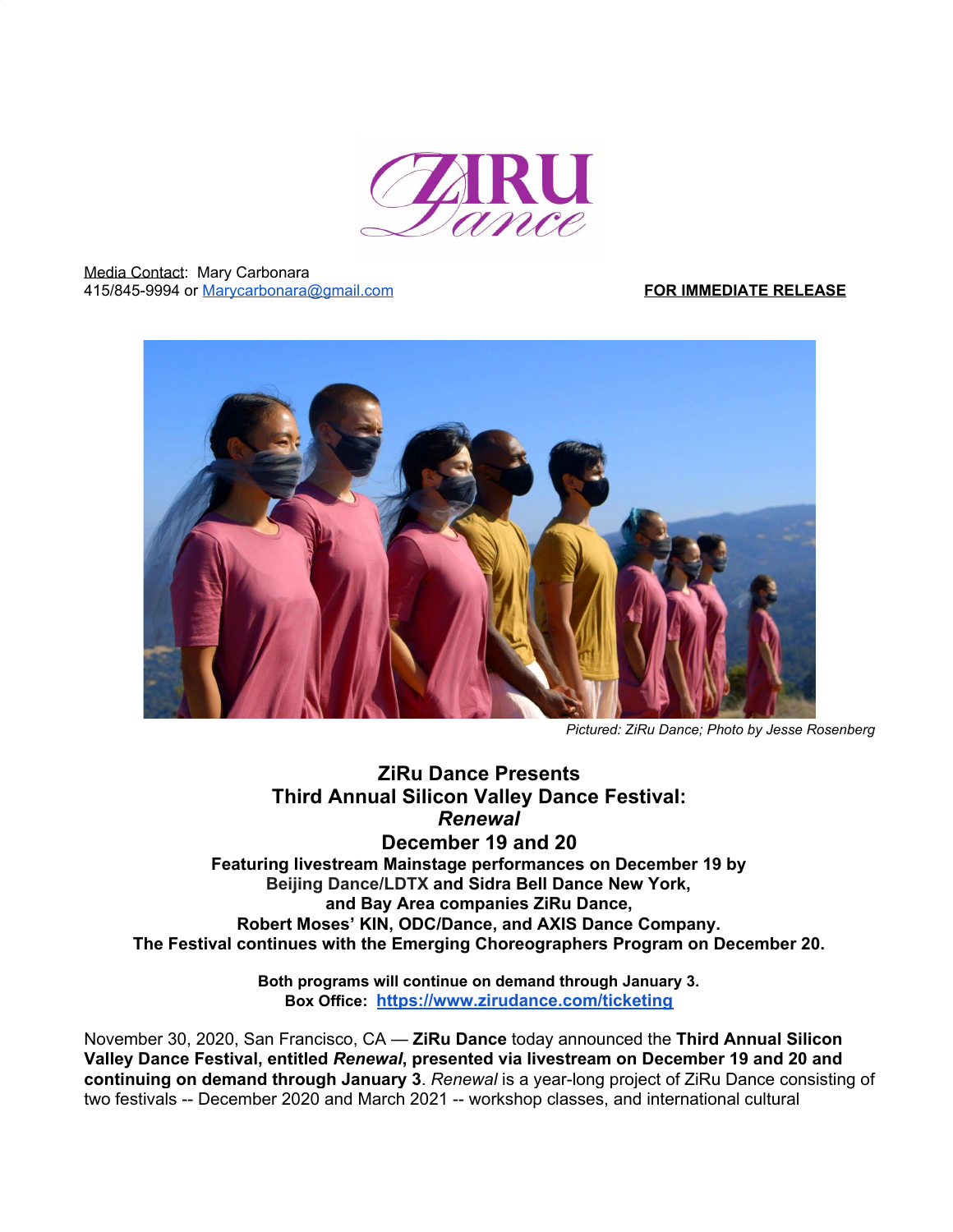exchange focused on positive growth, healing, and equity while helping to dispel xenophobia and feelings of isolation as a result of Covid-19. The December 19 virtual Mainstage festival program features **two world premieres by ZiRu Dance** and the work of seven featured choreographers, including five BIPOC artists: **Philein Wang of ZiRu Dance** (Redwood City); **Robert Moses of Robert Moses' KIN** (San Francisco); **ADIYA of BeijingDance/LDTX** (Beijing, China); **Brenda Way and KT Nelson of ODC/Dance** (San Francisco); **Sidra Bell of Sidra Bell Dance New York**; and **Jennifer Archibald for AXIS Dance Company** (Oakland). The **Emerging Choreographers program on December 20** features the work of Melecio Estrella and Tassiana Willis (BANDALOOP), Eric Garcia, Charles Roy Jr., and world premieres by Vincent Chavez, and Miche Wong and Jaime Garcia Castilla. The Mainstage livestream performance is 7 pm PST on Saturday, December 19 and the Emerging Choreographers program is 5 pm PST on Sunday, December 20. Tickets are \$15-\$50. To purchase tickets, go to [https://www.zirudance.com/ticketing.](https://www.zirudance.com/ticketing)

Philein Wang, Artistic Director of ZiRu Dance says, "In times like these, dance can serve to shed light on and offer ways to heal from racism, xenophobia, and isolation." She explains that *Renewal* highlights an international roster of artists and the collective growth potential in response to COVID-19. Wang adds, "Bringing together Black, indigenous, and people of color artists from across the nation and around the world spotlights the beauty of our multicultural society."

*Renewal* is made possible, in part, through support from the U.S. State Department and the U.S. Embassy in Beijing. Dedicated to fair artistic trade exchanges with choreographers and dancers in China for over the past 15 years, ZiRu Dance will bring *Renewal* to China in 2021 for a cross-cultural exchange with dance festivals there, health conditions permitting. The full program for the March festival will be announced in early 2021.

For the Festival, ZiRu Dance will present two world premiere works by Wang. Her ensemble piece, *We Can Hold No More,* uses dance and video to capture the monumental waves of change in the past year, exploring new levels of emotional and cultural vulnerability for Wang, and pushing her and the nine dancers to find healing as the world shifts dramatically around them.

Wang will perform the solo, *Be Still: These Echos of Longing*, created in direct response to recent anti-Asian American xenophobia, which she describes as having "hit home. My home and the homes of others close to me." She adds, "As an individual, I have long remained silent and learned to shield myself from racism and prejudice. But, now, I feel a responsibility - and a vulnerability - as a parent, as a neighbor, as an Asian American, and as an artist, to say more."

ODC/Dance will present *Sleeping Beauty* choreographed by Brenda Way and KT Nelson. Robert Moses' KIN will present the site specific film*The Road to a New Hope* and Sidra Bell Dance New York presents *waiting,* both of which premiered earlier this year. AXIS Dance Company will share an excerpt from Jennifer Archibald's *Petrichor - the smell of earth after rain* (2019).BeijingDance/LDTX will present *Arc* (2018), a symbolic reflection on the arc of life, the ups and downs and the ebbs and flows, choreographed by ADIYA.

The December 20 Emerging Choreographers program premieres two new works by Bay Area-based artists, one by Vincent Chavez and the other by Miche Wong together with Jaime Garcia Castilla. Wang says, "It's important for the Festival to curate a mix of established and emerging choreographers. This opens pathways for artists to develop and it gives audiences the opportunity to experience new and highly relevant work." Chavez's *A Letter From Abuela* traces the choreographer's intimate relationship with his grandmother, centering on her strength, independence and unconditional love - qualities that transcend the restrictive nature of this pandemic.

The Silicon Valley Dance Festival also offers virtual master classes with several of the participating artists, providing students with the opportunity to participate in a fully interactive experience of performances, virtual workshops and talks with the artists.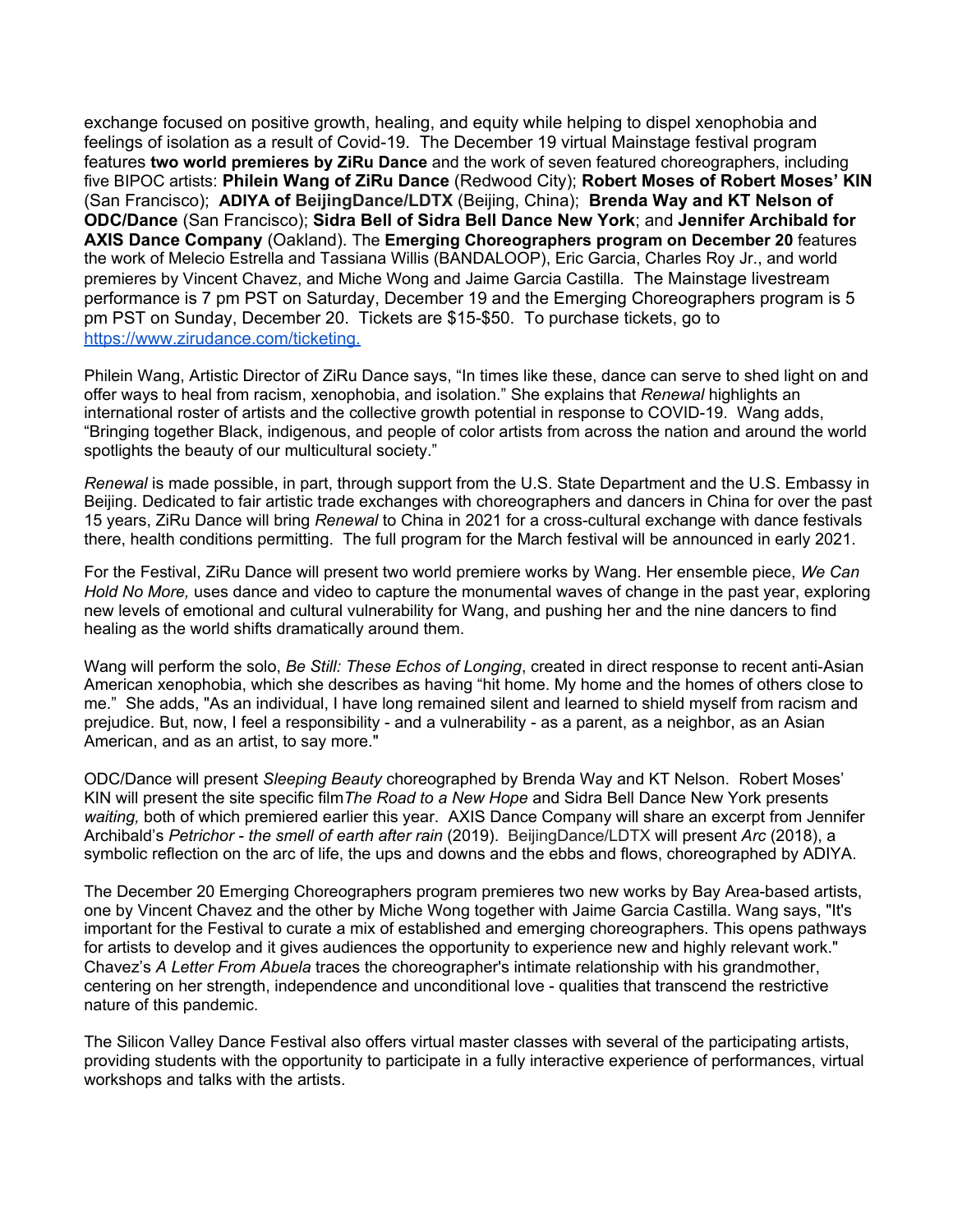#### **ABOUT THE SILICON VALLEY DANCE FESTIVAL**

Launched in 2016, the Silicon Valley Dance Festival brings the best of contemporary dance to Silicon Valley, California. The Festival provides an annual home for innovative contemporary dance, making the art form accessible to the students and families of the Peninsula and Silicon Valley region. In providing performances, community outreach events and open rehearsals, the festival aims to engage audiences of all ages in all aspects of the creative process.

#### **ABOUT [ZIRU DANCE](http://www.zirudance.com/)**

Guided by Philein Wang's artistic vision, ZiRu Dance has achieved success in its many local and international ventures since its inception in 2007. In addition to creating original dance works, ZiRu Dance has acted as a cultural liaison for collaboration, education, and exchange between the United States and China. In 2014, ZiRu Dance received key support from the U.S. Department of State and the U.S. Embassy in Beijing to create a series of cultural, artistic, and educational exchanges between American dance artists and Chinese communities. Since then, ZiRu Dance has produced 28 tours across 16 cities in China, 25 new works, commissioned 18 works, facilitated 8 individual dancer exchanges, and sponsored over 50 dance education and outreach events.

ZiRu's [Project Dance-O.F.F.](https://www.zirudance.com/project-dance-o-f-f) provides free virtual dance and movement classes to the community and works with 30+ trusted non-profit and school partners to drive mental wellness, recovery, and community support. Project Dance-O.F.F. was conceived in partnership with leading psychologists and psychiatrists to help address mental health issues and to use movement to help anyone experiencing isolation and depression.

*Renewal* and Project Dance-O.F.F. are supported in part by support from the U.S. State Department, the U.S. Embassy in Beijing, the Redwood City Arts Commission, the San Mateo County Arts Commission, the Community Foundation of San Carlos and the Arts Loan Fund of Northern California Grantmakers.

### **ABOUT THE FEATURED COMPANIES**

**[BeijingDance/LDTX](http://www.beijingldtx.com/En)** (LDTX) is China's first officially registered private professional dance company co-founded by Willy TSAO and LI Han-zhong in 2005. LDTX is an acronym for Lei Dong Tian Xian which translates as "thunder rumbles under the universe". The company's dancers come from various cities across China, infusing individuality with exquisite artisanship and techniques, excellent creativity, holding high regards and dedication to the art. Since its establishment, the company has created a full library of repertoire works. It has been invited to perform in cities across China and in over 20 countries and regions throughout the five continents. LDTX also presents and organizes a significant international cultural festivity - the "Beijing Dance Festival". The company operates in full perspectives of creating, performing, popularizing and promoting contemporary dance, providing a platform where young artists may freely express their multi-dimensional thoughts and sentiments of today's China.

**[Sidra Bell Dance New York](https://www.sidrabelldanceny.org/)** is rapidly gaining an international profile for work that reveals aspects of the human condition through a distinctly female lens. The Company has performed extensively throughout the USA, Europe, Canada, and South America. Bell's process is intuitive, collaborative, and emphasizes the integration of multiple design elements and languages. Her work combines design, media, and fashion creating a singular vision in contemporary dance.

**[Robert Moses' KIN](https://www.robertmoseskin.org/)**['](https://www.robertmoseskin.org/)s mission is to produce work that speaks to what is specific and unique in human nature. Robert Moses' KIN uses movement as the medium through which race, class, culture and gender are used to voice the existence of our greater potential and unfulfilled possibilities. Moses' focus on the expressiveness of the human body and his desire to speak with the voices of his African American heritage have produced works with regional, national and international recognition.

Since founding Robert Moses' KIN in 1995 in San Francisco, choreographer Robert Moses has collaborated with prominent dancers, musicians, composers, sculptors, authors, poets, and designers to realize the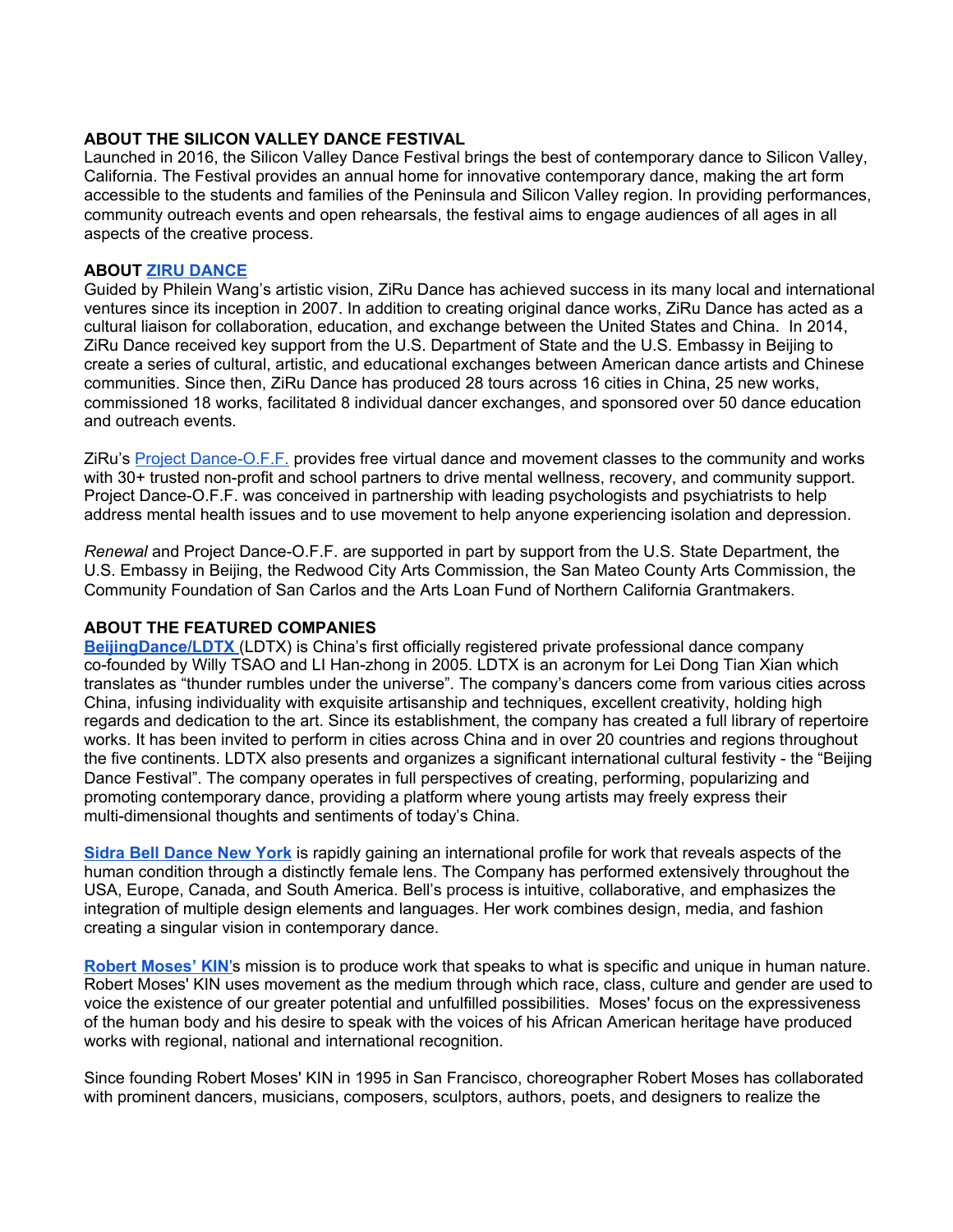concept of dance as a unifying form of art, an art form that speaks broadly from a specific place. While touring nationally and creating over 100 original works, Robert Moses' KIN has earned a host of awards, including seven Isadora Duncan Awards (IZZIES), the Bonnie Bird North American Choreography Award, a Bay Guardian Outstanding Local Discovery Award in Dance (Goldie), and a SF Weekly Black Box Award for Choreography. Moses was on faculty at Stanford University 1995-2015. He has been a returning guest artist at the Northwest Dance Project and a mentor with Choreographers in Mentorship Exchange (CHIME). He conducts movement and performance workshops internationally.

Founded in 1971 by Artistic Director Brenda Way[,](https://odc.dance/) **[ODC/Dance](https://odc.dance/)** was one of the first American companies to incorporate a post-modern sensibility (an appreciation for pedestrian movement) into a virtuosic contemporary dance technique and to commit major resources to interdisciplinary collaboration and musical commissions for the repertory.

ODC/Dance Company's ten outstanding dancers perform its imaginative repertory for more than 50,000 people annually. In addition to two annual home seasons in San Francisco (*Dance Downtown* and the beloved holiday production, *The Velveteen Rabbit*), past highlights include numerous appearances at the Joyce Theater in New York, sold out performances at the Kennedy Center, standing room only engagements in Europe and Russia, and two USIA tours to Asia. In 46 years, ODC/Dance has performed for more than a million people in 32 states and 11 countries, with support from the NEA, the U.S. State Department, and many state and city arts agencies.

Founded in 1987, **[AXIS Dance Company](https://www.axisdance.org/)** is the nation's most acclaimed ensemble of disabled and non-disabled performers based in Oakland, CA. In 1998, Judith Smith took over Artistic Direction, and visioning a repertory company quickly trajected AXIS into the dance world with a commission by Bill T. Jones. Under her direction until 2017, AXIS toured to over 100 cities in the USA, Israel, UK, Europe and Russia. The Company has received seven Isadora Duncan Dance Awards and has appeared twice on FOX TV's *So You Think You Can Dance*, exposing integrated dance to millions.

**FESTIVAL WEBSITE: <https://www.zirudance.com/2020-svdf>**

**FESTIVAL BOX OFFICE: <https://www.zirudance.com/ticketing>**